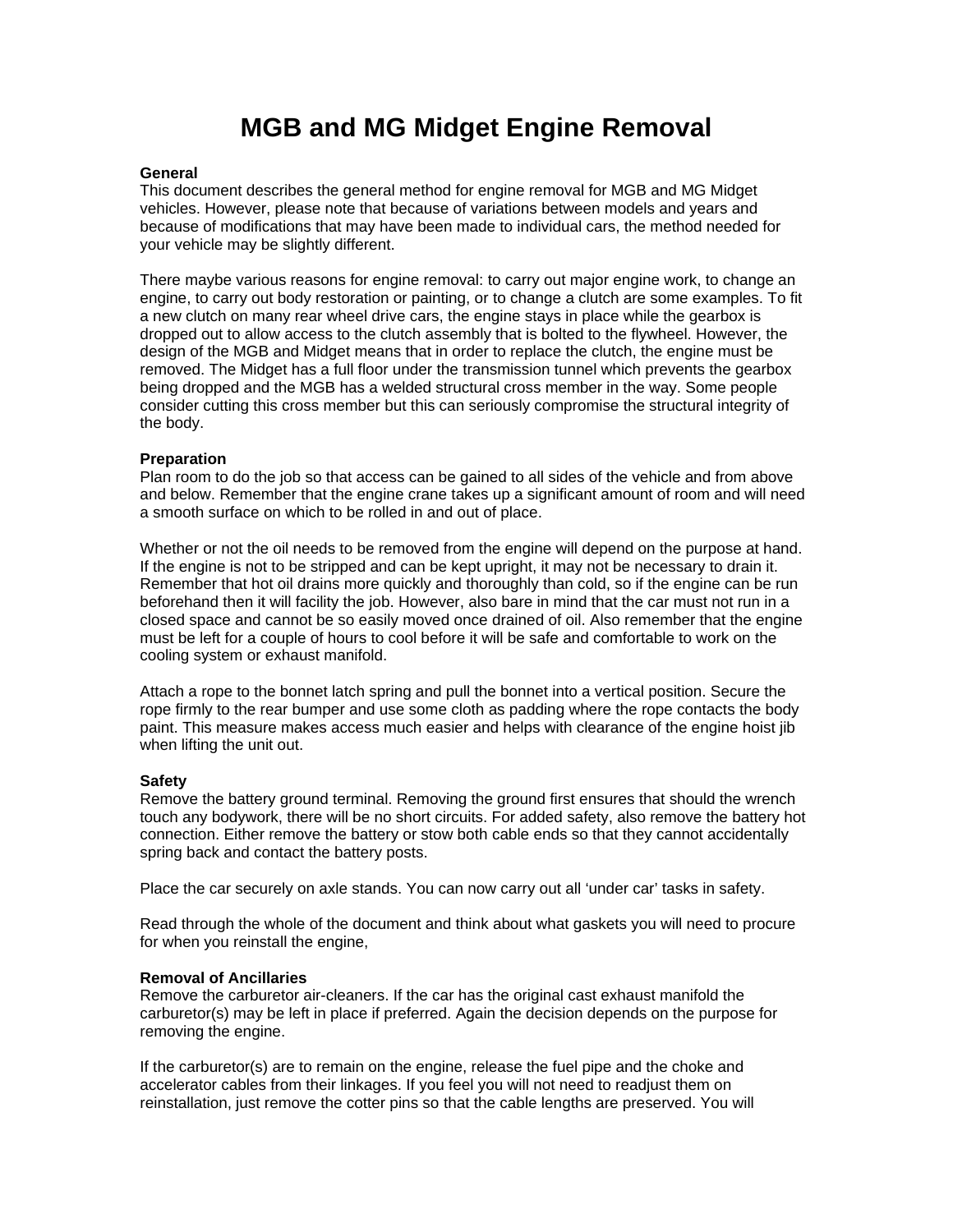probably have to replace the cotters, so you may choose to slacken the cable clamp nuts instead; these were often Whitworth sizes and you may need an adjustable wrench. You can then unbolt the joint between the manifold and the exhaust down-pipe; a job often easier said then done. A long socket extension with a wobble or knuckle connection is usually required and you need to be careful that the studs do not shear off in the manifold. If you feel that the nuts are so stubborn that there is a danger of shearing, then you may be better off anyway removing the carburetors and exhaust and inlet manifolds from the engine by removing the six brass  $\frac{1}{2}$ " A/F nuts that retain the manifolds to the block. Now remove the central and rear exhaust mounts and slide the whole system out from the rear of the car.

Access is now easier to the bolts that secure the engine back-plate to the gearbox. On the left side you will find a bolt at the bottom and another midway up. These can be released and you may now move over to the right side where there is another bottom bolt and the starter motor, which is held in by 2 bolts, one at the top and one at the bottom. The battery having been disconnected, there is no risk of short-circuit so use a ½" A/F wrench to remove the main battery cable and the 2 thick brown wires from the starter terminal. Now the other 1 or 2 wires (depending on model year) can be pulled off from the spade terminals. The starter can be withdrawn from underneath the car by releasing the bottom bolt last and taking the weight as it is passed downward past the engine and chassis rail.

Place a large container under the car near to the bottom hose. Slacken the clip retaining the hose to the engine and pull the hose off while trying to catch most of the coolant. By gradually releasing the radiator or expansion tank cap you can control the flow to some extent and minimize splashing. If the cap is released suddenly, the coolant will come out in a rush. Once the fluid level has gone down you can start to remove the radiator top hose from the thermostat housing.

Now remove the oil cooler hoses by first releasing the nut from the block at the bottom of the oil filter and near to the back-plate. Be prepared with some rag to contain spurts of oil that will come from both the pipe and the block. If you have a hydraulic oil pressure gauge, remove the flexi-pipe



from the block. This will improve access to the main oil cooler hose, which can now also be removed. If there electrical oil pressure gauge, remove the wire from the sender. The four 7/16" A/F bolts that retain the oil cooler should now be removed

Now release the 4 bolts holding the radiator diaphragm in place: note not the radiator itself. This way the radiator, the oil cooler and any electrical fan and thermostat can all be withdrawn from the engine bay together.

It is now much easier to get to the alternator bottom adjustment bolt, which should now be removed. Disconnect the alternator by removing the electrical connector from the rear and then release the 2 top fixing bolts. The alternator and fan belt can now be removed.

Early cars will require that the temperature gauge capillary tube is unscrewed from the block while on later cars it is only necessary to pull the spade terminal from the electrical sender. Both types are located on the right side of the engine below the thermostat housing.

To prevent damage, it is recommended that the distributor cap, complete with ignition leads and rotor arm are removed. Disconnect the wire from the distributor body.